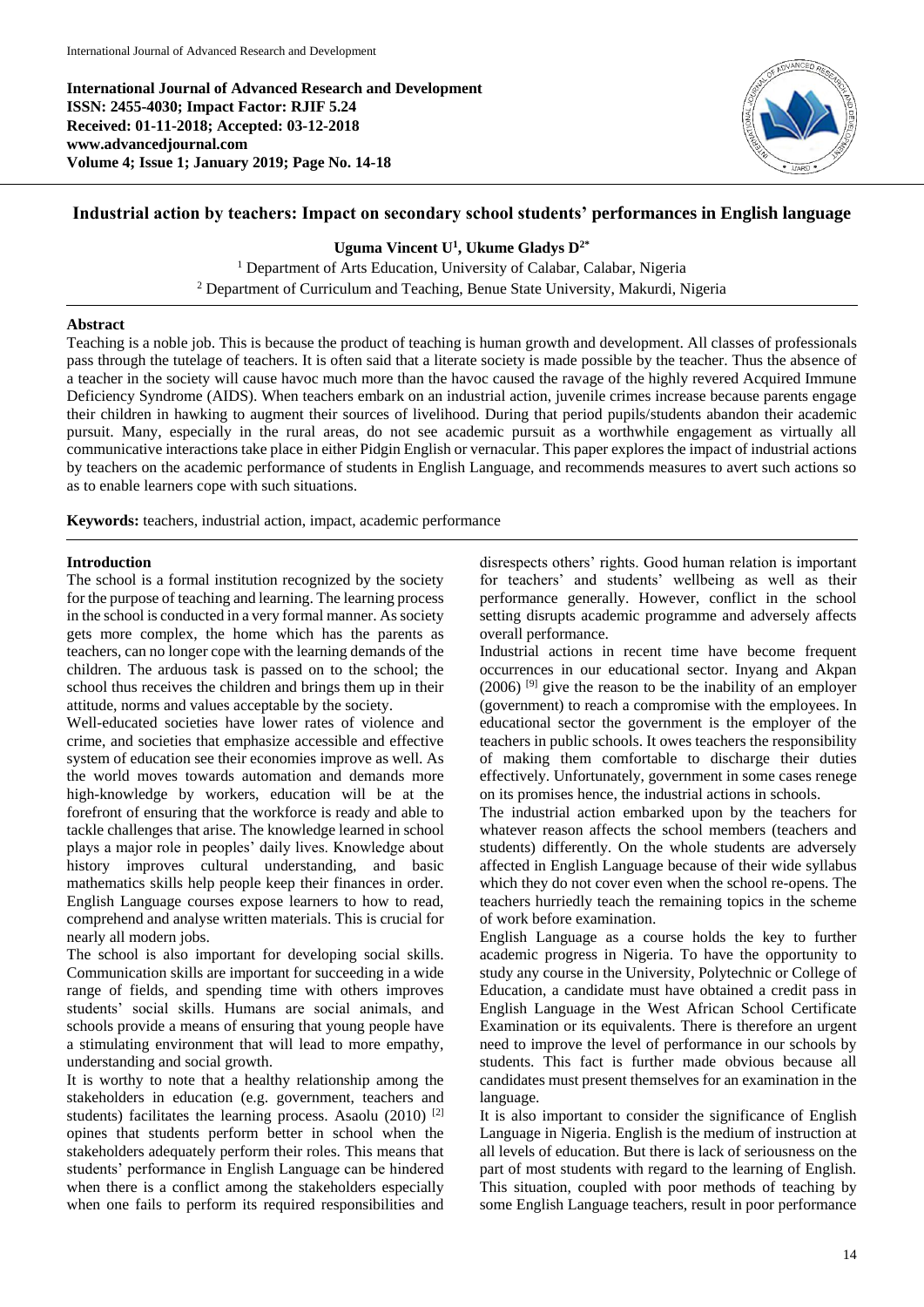by learners. Furthermore, the government fails most of the time to provide enough funds for teaching and learning facilities in schools, thereby forcing the teachers to embark on industrial actions. All these seriously affect the teaching and learning of English Language and contribute in no small measure to the poor performance of students in English Language.

Industrial action also creates poor teachers'-students' relationship. Iheanacho (2002) [8] opines that students learn effectively when their attention is not distracted. But industrial actions create distraction and disrupt the normal learning process. It is therefore not surprising during industrial actions that most students engage in activities outside school work such as watching movies, visiting friends, gambling, attending night parties etc. Olukunle  $(2011)^{[16]}$  stresses that disruption in academic work does give students undeserved extension in their study years.

Students' performance in English Language is enhanced when there is stability in the school calendar. Kazeem and Ige  $(2010)$  <sup>[12]</sup> believe that students at most times are denied opportunity to make up for lost time even after the industrial actions. This denial causes problem to the students hence their achievement is negatively affected. This may result in students using short-cuts (examination malpractices) to pass examination. On the whole, industrial actions in educational sector do not create conducive environments in secondary schools to enhance performance in English Language.

The education sub-sector, especially secondary schools in Nigeria, has witnessed incessant closures due to teachers' industrial actions by Nigerian Union of Teachers (NUT). The effect of these repeated closures of schools on students' performance in English Language can better be imagined in the constant failure of students in English Language during internal as well as external examinations. Secondary school education in Nigeria has thus suffered tremendous setback in school work as a consequence of teachers' industrial action. Consequently, educational standards in secondary schools are now questionable. This is because students' performance in English Language has comparatively become low. It is against this backdrop that a paper of this nature becomes imperative with a view to arresting the effect of teachers' industrial actions which affect students' performance in English Language.

### **Disruption in academic programme and students' performance in English Language**

Disruption occurs when academic activities are substantially interrupted or impeded as a result of industrial action. According to Kazeem and Ige  $(2010)$  <sup>[12]</sup>, disruption in academic programme resulting from teachers' industrial action leads to closure of schools for a definite or indefinite period of time. The authors explain that at such a period, no academic activity takes place in schools and on resumption, students in most times are denied opportunity to make up for lost time. This results in low level of students' performance in English Language because during this period many students make use of the mother tongue or Pidgin English in their daily conversations.

Olukunle  $(2011)$  <sup>[16]</sup> in his assessment asserts that disruption in academic programme as caused by teachers' industrial action gives students undeserved extension of year of study. Isangedighi (2011)  $[10]$  and Iheanacho (2002)  $[8]$  agree that students' performances in all subjects is enhanced when they are emotionally and psychologically stable. But when

disruption in learning occurs due to teachers' industrial action, students become emotionally and psychologically unstable especially on the perception that it will cause them to stay at school beyond the expected time.

Disruption in academic programme serves as a nonmotivational factor to the students. It is not surprising that during teachers' industrial action most students get involved in diverse activities such as sexual immorality, cyber crime, pool betting, unnecessary gossips, watching of films and reading comic materials for entertainment purposes rather than learning. Motivation is essential in the teaching-learning process. It is regarded as a super highway to learning. But this is usually suppressed by disruption in academic programme as a result teachers' industrial action.

The quality and quantity of students' learning is determined by individual study habit. Disruption in academic programme from teachers' industrial action results in faulty study habit among the students. When there is strike, students are not organized in their study, do not interact effectively with their fellow students, do not consult regularly with teachers, and do not read, thus, their performance is not enhanced.

Every individual learns through sense excitement and responses (Isangedighi, 2011)  $[10]$ . The author believes that the way a stimulus excites or impacts on his senses will trigger his response. Linking the stimulus to the disruption from teachers' industrial action and the students' ability to learn English Language as the response, the learning ability of the students is bound to be negative as the result of interruption in learning. This is because students lose their preparedness and readiness to learn during teachers' industrial action, hence their poor performance in English Language.

Odubela  $(2012)$ <sup>[14]</sup> concludes that students perform better in a subject when the subject syllabus is covered timely before the examination. This is rarely achieved when teachers' industrial actions are experienced in schools. English Language teachers are the major implementers of the English Language curriculum. When they are on industrial action, students who are at the receiving end would not certainly achieve their learning purpose in English Language. Disruption in academic programme as caused by teachers' industrial action breeds disappointment, frustration, emotional and psychological trauma on learners, thus poor performance.

## **Students' attitude to learning and performance in English Language**

One of the determinants of students' performance in English Language is their attitude towards learning the subject. Some students, particularly in secondary school, show negative attitude toward learning the subject because they consider it foreign. Mohammed  $(2002)$  <sup>[13]</sup> states that many students put up negative attitude to learning and use of English Language thus making the teachers' task a difficult one. It is obvious that for any student to be proficient in English Language, mastering the skills of listening, speaking, reading and writing are necessary. According to Anoma  $(2005)^{[1]}$ secondary school students have problems in the learning of English Language as revealed in their performance in the subject in public examinations. Fakeye and Ogunsiji (2009)  $[4]$  state that the poor performance of students in English Language at public examinations in recent times has been explained as a major cause of decline in academic achievement and standard of education.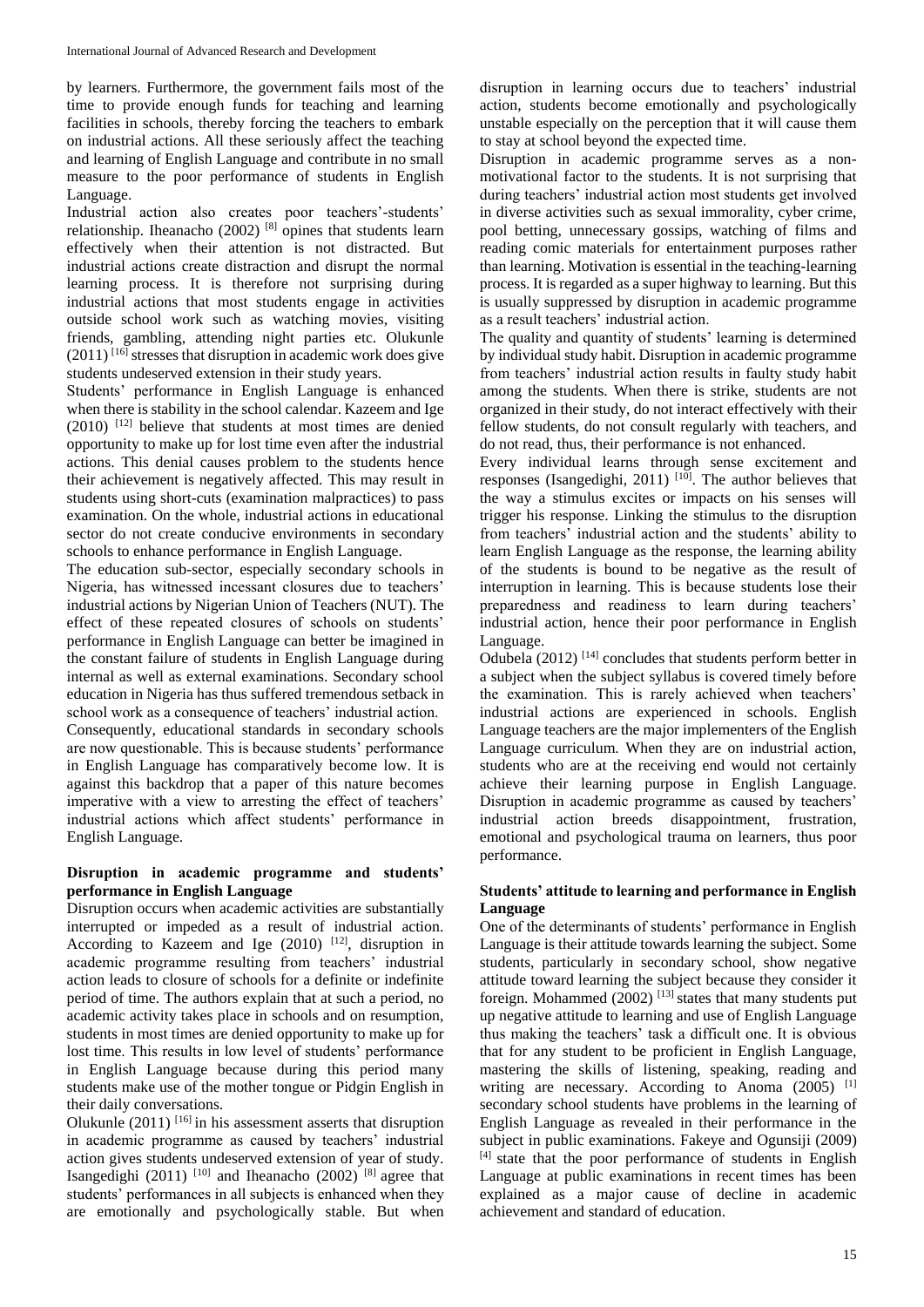According to Fakeye (2010)<sup>[3]</sup> students' attitude to the language is a personal variable that affects their performance in English Language. Therefore, developing favourable attitude as a means of enhancing performance in English Language is of utmost importance. The attitude of the learner towards learning the language matters a lot, if the learner is to gain mastery of the subject for a better performance. Attitudes are positive or negative feelings an individual holds about objects or ideas. The achievement of any learner will, to a great extent, depend on the learner's attitude towards the learning materials. Fakeye  $(2010)$  <sup>[3]</sup> states that, a positive attitude more often leads to successful learning. Similarly, Gardener and Lambert  $(1972)$  [6] observe that success in mastering a second language depends not so much on intellectual capacity or language aptitude but on learners' attitude towards the particular language. According to them, attitude could help in the language learning process by changing students' orientation towards it. It is therefore imperative that a positive attitude towards English Language accounts for success in learning it.

Gardner (1985)<sup>[7]</sup> proposes three different experiences associated with second language acquisition that can have an influence on students' attitudes and motivation. The first experience is bicultural excursion programme. This refers to relatively short term interactions with members of the other language community in their own social environment with the purpose of developing positive attitudes towards that group. Generally, there is little, if any, instruction in the second language. Unfortunately in Nigerian schools, most learners and teachers of English Language go through their entire life without coming in contact with native speakers. The other two experiences proposed are regular language courses and intensive language training.

According to Gardner  $(1985)$ <sup>[7]</sup>, if teachers are skilled in the language and attuned to the feelings of their students, and the methodology is interesting and informative, can do a lot towards awakening positive attitudes, regardless of whether students' initial attitudes are positive or negative. Conversely, if teachers are not knowledgeable or sensitive to students' reactions and encumbered with a dull and unimaginative methodology, it is unlikely that positive attitudes would be developed.

Fisher (2004)<sup>[5]</sup> submits that students who associate learning with certain problems would develop negative attitude towards learning. From this, it is clear that teachers' industrial action is an ugly incidence because during this period, students refuse to actively engage in academic activities. For instance, no student wants to refer difficult words from the dictionary except for social purpose. Students from poor homes consider the period as an opportunity to fend for themselves having no time and interest in the study of English Language.

Okon  $(2011)$  [15] assert that a learner's attitude towards the learning of a particular task or material determines the depth of his involvement in the particular learning process. The student's positive attitude towards the learning of English Language may lead him or her to attain an appreciable degree and aid him or her to see the link between the previous learned tasks and new learning. This implies that positive attitude towards the learning of English Language among the students will ensure good performance in the subject. On the contrary, the occurrences of teachers' industrial actions in schools disrupt the learning process which may erode the positive attitude cultivated by students before such action.

This is because students in time of teachers' industrial action are kept away from normal school activities causing them to lose interest in learning.

Incessant teachers' industrial actions in secondary schools may cause students to develop negative attitude towards their normal studies in school. This attitude may cause them to lose interest in reading and practising skills already learnt in English Language before the teachers' industrial action. Therefore, attitude of students towards learning due to teachers' industrial action impinges on performance of students in English Language.

### **Teachers'-students' relationship and students' performance in English Language**

The personal interactions of the teacher with his or her students make a significant impact on learning in school, particularly, English Language. A positive relationship between the student and the teacher can be established. The qualities for a positive relationship can vary to set a learning experience approachable and inviting for the students to learn.

Teacher who has the qualities of good communication, respect for students in the classroom, and shows interest in teaching will establish a positive relationship in the classroom. Students have different strategies for learning and achieving their goals. A few students in a classroom will grasp and learn quickly. But there are those who have to be taught repeatedly using different techniques before they are able to understand the lesson. Teaching then becomes difficult, especially if there is no worthwhile commitment. Yet, teachers creating a positive relationship with their students will not necessarily control all the disruptive students. Teachers should build strong interpersonal relationships with them, focusing on the strengths of the students while maintaining high and realistic expectation for success. During industrial action, this may be lacking.

The interactive relationship should be based on respect, trust, care and cohesiveness. A sense of belonging is another important by-product of a strong teacher-student relationship that is critical to students' success in school. Teachers need to continuously monitor the students in order for them to be aware of any difficulties the students are facing. Understanding the students' problem, fear, or confusion will give the teacher a better understanding of the students' learning difficulties. Once the teacher becomes aware of the problems, he or she will have more patience with the students, thus making them feel secure or less confused when learning is taking place in the classroom. The communication between the students and the teacher serves as a connection between the two, which provides a better atmosphere for a classroom environment. Of course, a teacher is not going to understand every problem from every student in his or her classroom, but will acquire enough information for those students who are struggling with specific tasks. Academic achievement and students' behaviour are influenced by the quality of the teacher and students' relationship. The more the teacher connects or communicates with his or her students, the more likely they will be able to help the students learn at a high level and accomplish quickly.

Thompson  $(2008)$  <sup>[18]</sup> avers that the most powerful weapon available to secondary schools teachers who want to foster a favourable learning climate is a positive relationship with the students. They can recall when they did not do well in class because they did not like their teachers. This reminds teachers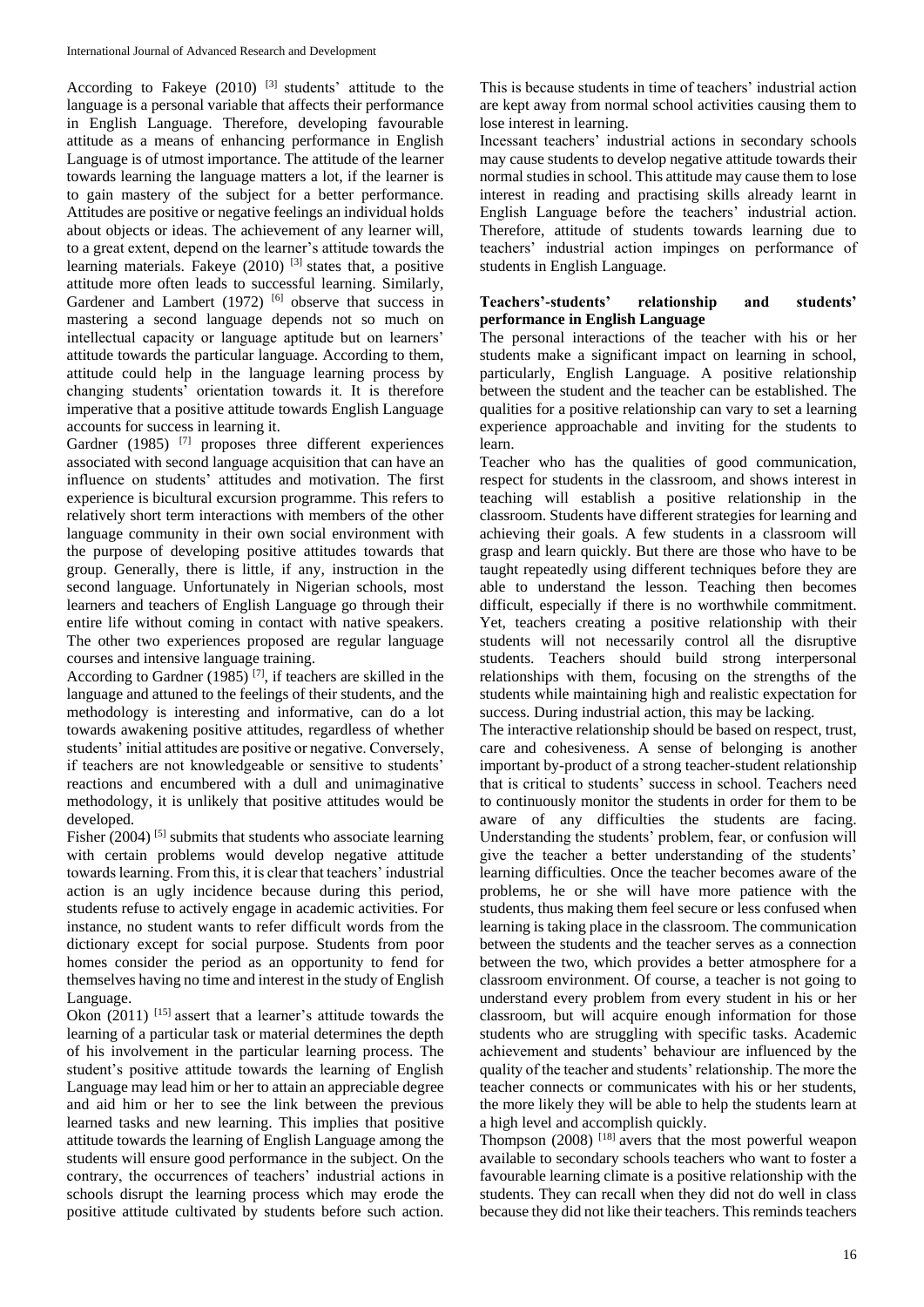about the importance of having a strong, positive relationship with students. Learners are more likely to be respectful when important adults in their lives respect them. They are more likely to care about others if they know they are cared about. Students resist rules and procedures as well as disciplinary actions consequent upon absence of a good relationship. Relationships are perhaps more important at the elementary and junior high levels than at the high school level and students will never trust teachers or open themselves up to hear what teachers have to say unless they sense that the teachers value and respect them. Poor relationship between students and teachers work against the effective study of English Language in the secondary schools.

The teacher needs to understand that the students come from different cultures and backgrounds. A teacher also needs to understand the value of the students' senses of belonging, which can be of greater value and build self-worth for minority students. If the teacher demonstrates an understanding of the students' culture, it will provide a better understanding between the teacher and the students. There are students who have difficult time in school especially when they are yelled at. They feel rejected and frightened because a teacher shouts at them. The reasons for the student to be yelled at vary from teacher to teacher, but shouting should not be the solution for students who find learning a difficult process or simply learning experiences, but sometimes teachers find yelling at the students as the only quick solution.

Therefore, those teachers who demonstrate respect towards their students automatically win favour by having active learners in their classroom. The arrogant or offensive teachers would lack these positive qualities due to their lack of control over the students. Teachers should ensure that students are treated with respect and kindness. According to Jones (2000) [11] teachers are encouraged to blend warmth and firmness towards the students in their classroom, but with realistic limits. Strikes deprive students of this.

Inyang and Akpan (2006) [9] in their contribution state that teachers' industrial action creates negative relationship between teachers and students which serve as an impediment to normal learning in any educational institution. The authors add that an industrial action affects the economic status of the workers including the teachers. They explain that during the period of strike, teachers may not be remunerated. Thus, they may not find it easy, not to talk of imparting knowledge to the students. The aggression arising from non-payment due to teachers' industrial action passed on to students, thus creating a relationship that does not encourage learning.

According to Asuquo (2010) children like teachers who are kind, friendly, cheerful, patient, helpful, fair, have sense of humour, show an understanding of children problem, allow plenty of students' activities and at the same time maintain order. Industrial action embarked upon by teachers makes understanding the teacher difficult. He may no longer be helpful to students, pay less attention to the students' needs and problems and most especially become less interested in students activities. Furthermore, teachers' industrial action creates a wider gap between teachers and students hence learning is discouraged which affects students' performance. Some teachers may not want to attend lessons even before commencement of the action. This means that relationship between teachers and students becomes strained immediately an intention is made to embark on an industrial action. At such instance, teachers remain in the staff room not minding

what is supposed to be done in the classrooms. Uwatt (2001) [19] opines that purposeful learning can be achieved with an effective communication. It is certain that the members of the classroom are the teacher and students. The communication between these members cannot be effective when their relationship is not cordial. This simply means that an industrial action embarked upon by teachers breaches mutual relationship between them and students thus, causing ineffective communication and negatively impacts on learning at school.

The author adds that teachers' industrial action discourages mutual relationship between the teachers and the students which is one of the prerequisites of learning any subject matter in school. It creates an atmosphere of fear, anxiety, uncertainty, pain, frustration and confusion which do not aid good and effective interaction between the school members (students and teachers). It therefore serves as an impediment to an effective learning among secondary school students.

Sa'ad  $(2007)$  [17] concludes that successful achievement of any stated objective in teaching and learning process is always associated with using the right method. Teachers' industrial action causes pain to the teachers thus frustrating the good intention they have for the teaching profession. This invariably affects their method of teaching. Teachers' students' good relationship helps in effective teaching and learning whereas poor relationship is detrimental.

### **Conclusion and Recommendations**

Teachers' industrial action affects students' performance in English Language. Students' attitude to learning as a result of teachers' industrial action relates to their performance in English Language and teachers'-students' relationship relates to their performance in English Language. The multiplier effect of this would be teachers' dedication to duty leading to students' improved performances.

From the discourse and conclusion, the following recommendations are made.

- 1. The government should meet teachers' demands of payment of allowances, salaries and other entitlements as and when due to avert their industrial action.
- 2. Parents should assist their children/ wards at home to inculcate the right attitude to learning English Language. Also, the government should employ counselors in all the schools to help in checking students' attitude to learning.
- 3. Teachers should ensure that cordial relationship exists between them and their students. Since it is certain that no matter what happens, the strike would certainly be called off, it is recommended that teachers, before embarking on the strike, should give their students takehome assignments to keep them busy.

### **References**

- 1. Anoma BI. Outlining as a model of essay writing instruction at senior secondary school. Journal of Contemporary Educational Issues. 2005; 4(5):71-77.
- 2. Asaolu OA. The effects of mutual relationship in schools. Journal of Educational Theory and Practice. 2010; 3:70-75.
- 3. Fakeye D. Students' personal variables as correlates of academic achievement in English as a second language in Nigeria. Journal of Social Sciences. 2010; 23(3):205- 211.
- 4. Fakeye DO, Ogunsiji J. English Language proficiency as